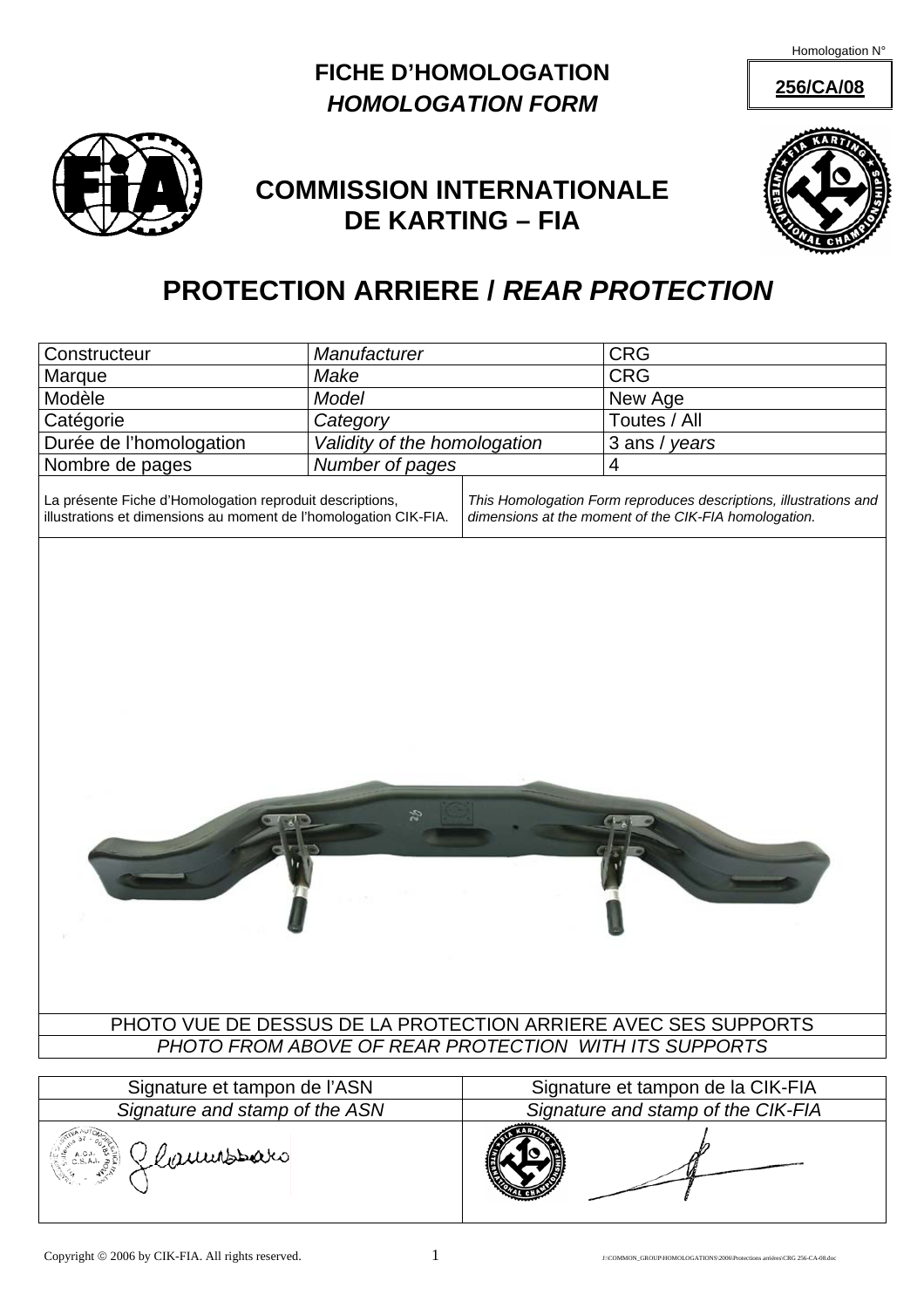**256/CA/08**

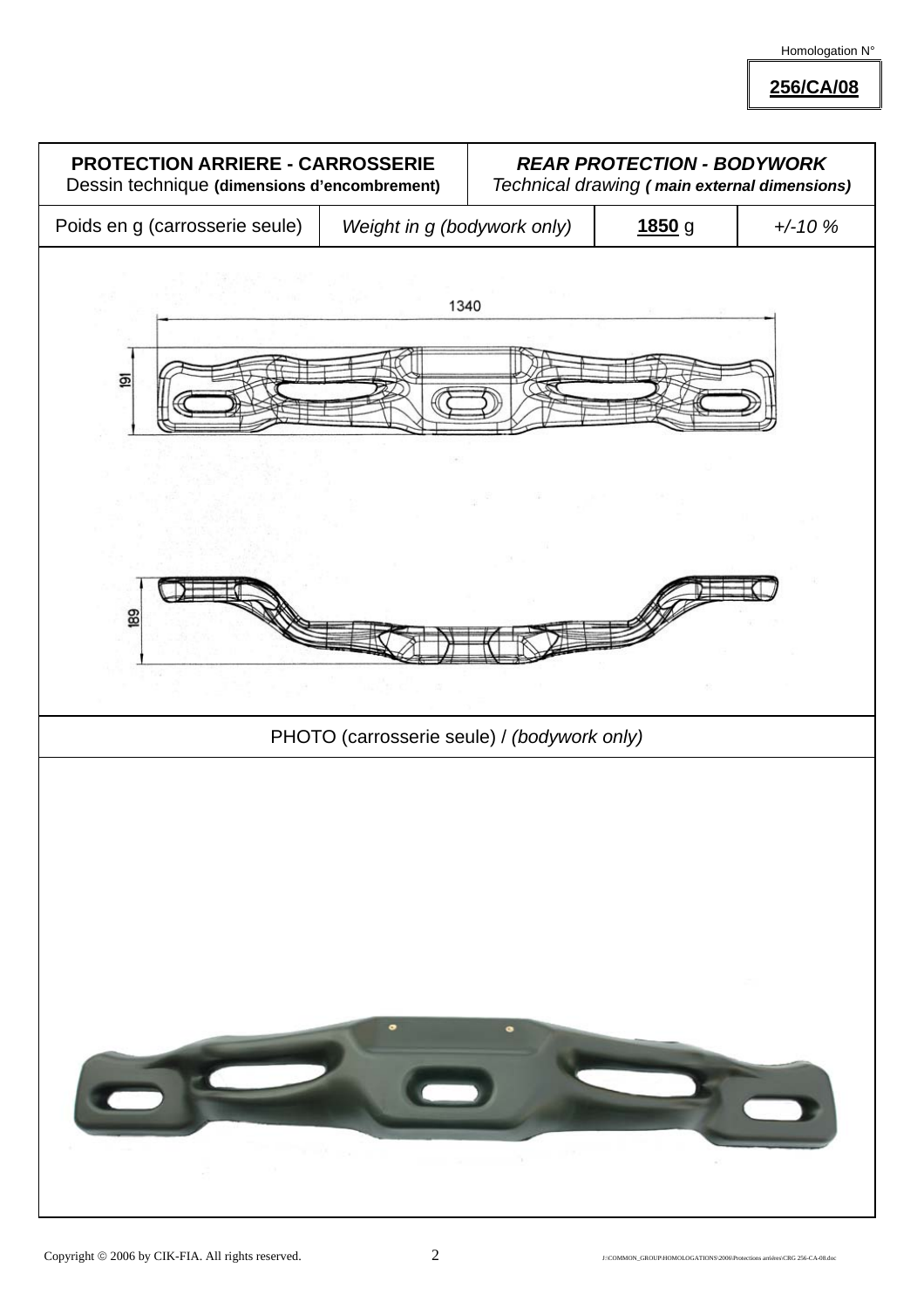**256/CA/08**